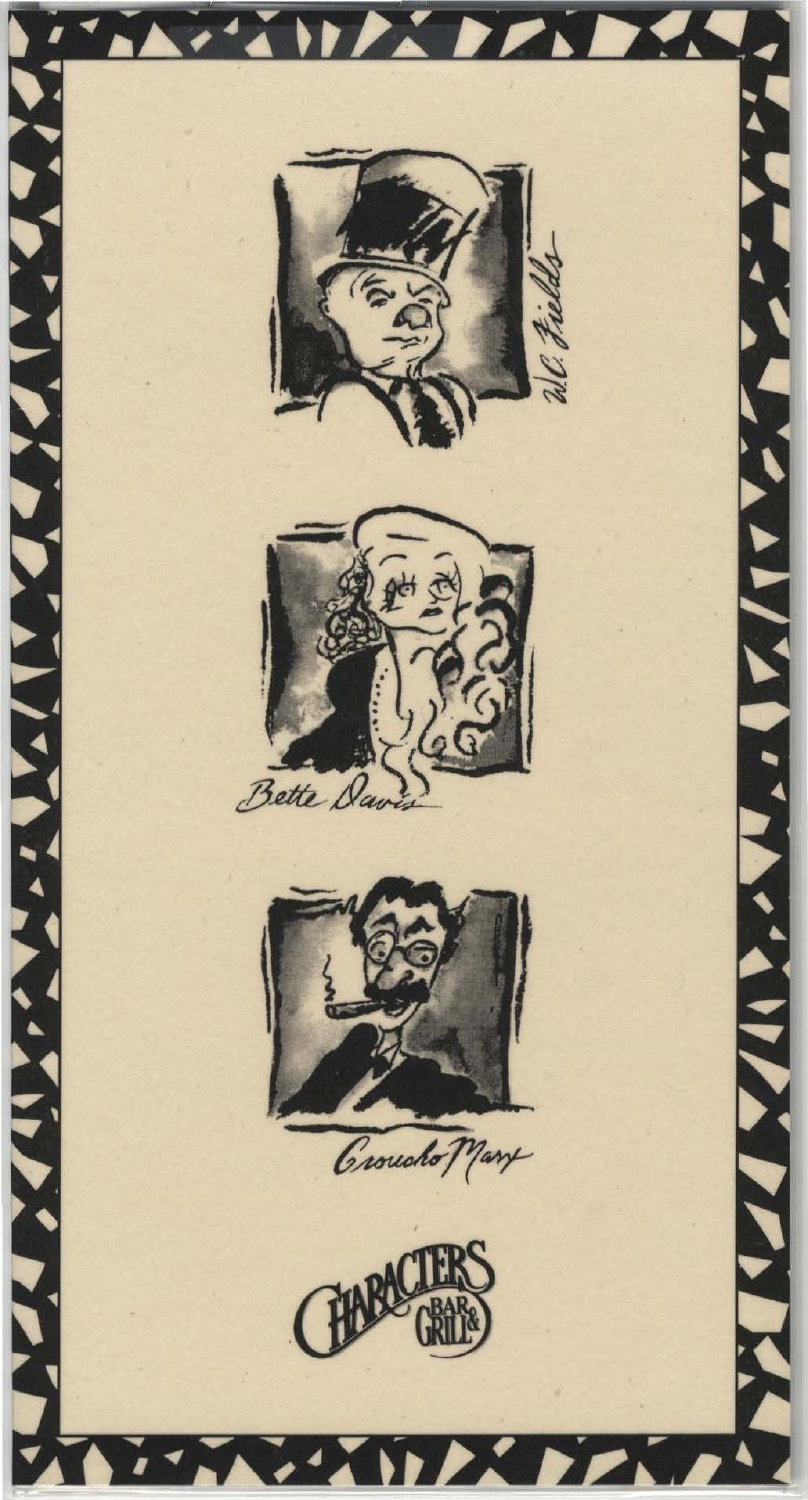# GET INTO THE ACT

 $\mathcal{L} = \mathcal{L} \times \mathcal{L}$ 

# **SOUP DU JOUR** 2.75

Topped with Classic Cheddar and Jack **Cheese**, Bacon and Spring Onion, Served with Sour Cream

Tender Batter-Fried Chicken on a Bed of **Signature Fried Onions, Served with Honey Mustard Sauce** 

**AND AND AND A** 

**THERE DED DAY** 

Potato Skins, Chicken Nachos, Mozzarella **Sticks and Chicken Wings Accompanied with** Peppercream Dressing and Sour Cream

**CHICKEN CAESAR SALAD ............... 6.95 Grilled Marinated Chicken Breast and** Romaine Lettuce Tossed with Caesar Dressing, Parmesan Cheese and Croûtons

Diced Ham, Turkey, Tomato, Cucumber, Carrot, Cheddar Cheese and Romaine Lettuce Tossed with Basil Vinaigrette Dressing, Garnished with Signature Fried Onions and Sourdough Garlic Bread

**FRESH FRUIT PLATE..................... 5.95 Assortment of Seasonal Favorites, Served with Sorbet** 

BAKED ONION SOUP 3.50

**BUFFALO CHICKEN WINGS ...........3.95 One Pound Spicy Drummettes Served with** Carrots, Celery and Peppercream Dressing

**CHICKEN QUESADILLAS..............4.95** Filled with Cheddar and Jack Cheese, Pico de Gallo and Grilled Chicken with **Salsa and Sour Cream on the Side** 

**MOUNTAIN HIGH FRIED ONIONS ... 2.95 Loaded Basket of our Savory Signature** Thin-Sliced Fried Onions, Served with **Russian Dressing** 

**PEEL-N-EAT SHRIMP.** 5.75<br>One Dozen Spicy Shrimp Served with **Cocktail Sauce and Fresh Lemon** 

**Coated with Spicy Breading and Served** on a Bed of Signature Fried Onions and Marinara Sauce

## **CHICKEN NACHOS**

Crunchy Tortilla Chips Covered with Pico de Gallo, Grilled Chicken, Jack and Cheddar Cheese, Accompanied with Salsa and Sour Cream



**GRILLED SHRIMP SALAD .............7.25 Grilled Shrimp Over Seasonal Lettuce, Tossed in Vinaigrette Dressing with** Mandarin Orange, Tomato and Pinenuts

**Grilled Chicken Over Seasonal Lettuce** Tossed with Tomato, Avocado, Black Olive, Cheddar and Jack Cheese, Corn Tortilla **Strips and Dijon Vinaigrette Dressing, Served with Sourdough Garlic Bread** 

DINNER SALAD. 2.75 **House or Caesar** 

 $\overline{A}$   $\overline{A}$   $\overline{A}$   $\overline{A}$   $\overline{A}$   $\overline{A}$   $\overline{A}$   $\overline{A}$   $\overline{A}$   $\overline{A}$   $\overline{A}$   $\overline{A}$   $\overline{A}$   $\overline{A}$   $\overline{A}$   $\overline{A}$   $\overline{A}$   $\overline{A}$   $\overline{A}$   $\overline{A}$   $\overline{A}$   $\overline{A}$   $\overline{A}$   $\overline{A}$   $\overline{$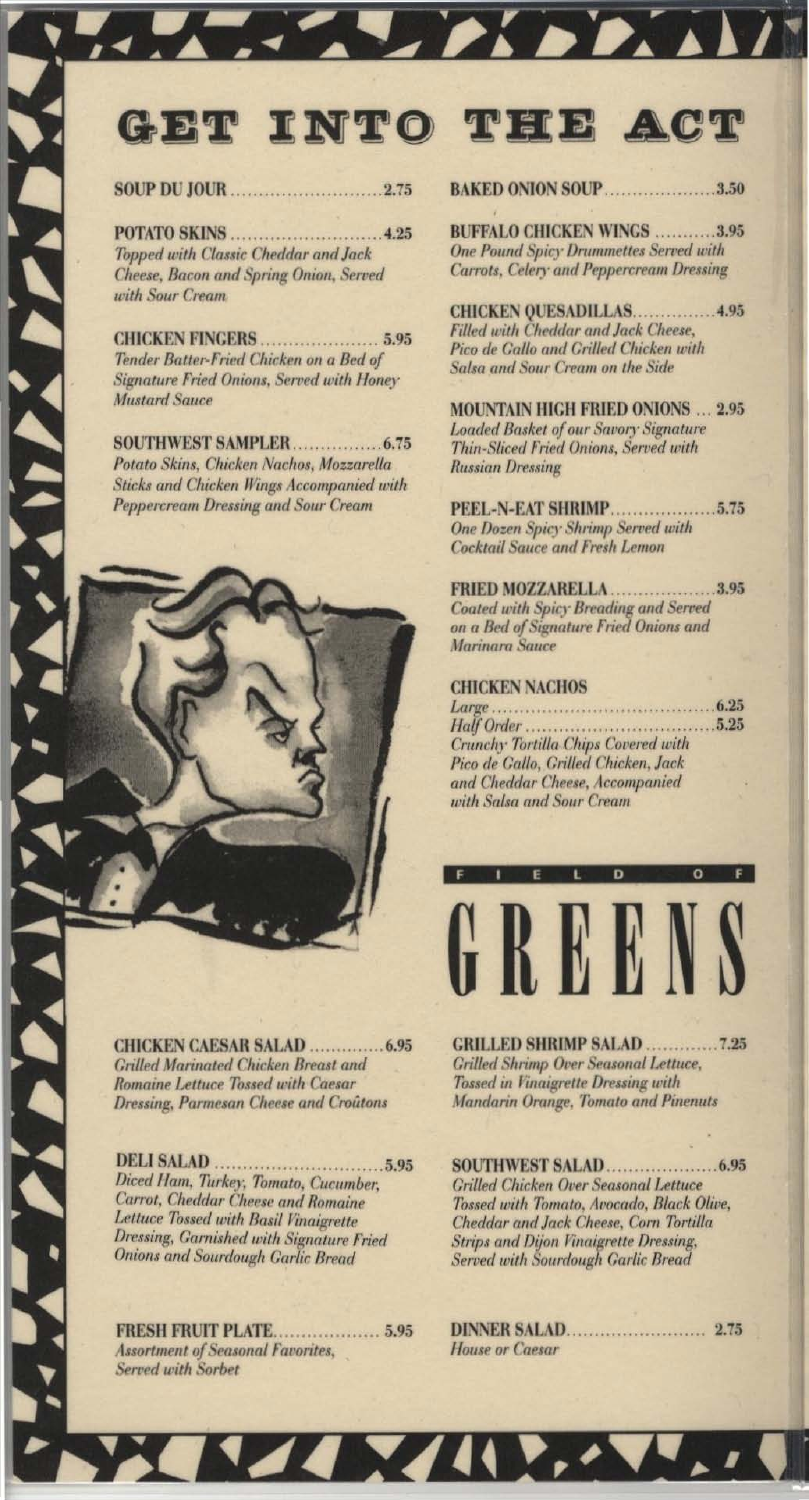We Participate in the Marriott Gold Standard Beverage Program. We Proudly Serve Only Premium Brands of Beverages in Our Restaurants.

 $\left(\begin{array}{c} \binom{n}{2} \end{array}\right)$ 

| WINES                               |  |  |  |
|-------------------------------------|--|--|--|
| BY THE GLASS                        |  |  |  |
| NAPA RIDGE, Sauvignon Blanc  2.50   |  |  |  |
| NAPA RIDGE, Chardonnay 3.50         |  |  |  |
| NAPA RIDGE, Cabernet Sauvignon 3.50 |  |  |  |
| NAPA RIDGE, Zinfandel3.00           |  |  |  |
| NAPA RIDGE, White Zinfandel3.50     |  |  |  |
| STERLING, Chardonnay 5.00           |  |  |  |
| <b>CHATEAU STE. MICHELLE,</b>       |  |  |  |
| STERLING, Cabernet Sauvignon 5.00   |  |  |  |
| BERINGER, White Zinfandel 4.25      |  |  |  |
| CHASE LIMOGERE, Champagne3.50       |  |  |  |
| CHATEAU ST. JEAN, Champagne  4.50   |  |  |  |





A REAL PROP. 1

**Budweiser, Miller Lite** 

DOMESTIC BOTTLED ..................2.50 Budweiser, Bud Light, Bud Dry, Coors Light, Michelob Light, Miller Lite, Miller Genuine Draft, Rolling Rock

IMPORTED DRAFT...........................2.75 Molson, Bass Ale

IMPORTED BOTTLED ...................3.00. Amstel Light, Beck's, Champions Clubhouse Classic, Corona, Heineken, Molson, Samuel Adams, Shiner Bock

BEVERAGES

Free Refills on Fountain Drinks, Coffee, Tea and Lemonade

|                                 | <b>MILK SHAKES</b> 1.95                                                                                 |
|---------------------------------|---------------------------------------------------------------------------------------------------------|
|                                 |                                                                                                         |
| <b>Regular or Decaffeinated</b> | <b>FOUNTAIN DRINKS</b> [1.25]<br>Pepsi, Diet Pepsi, Lemon Slice, Mandarin<br><b>Slice or Dr. Pepper</b> |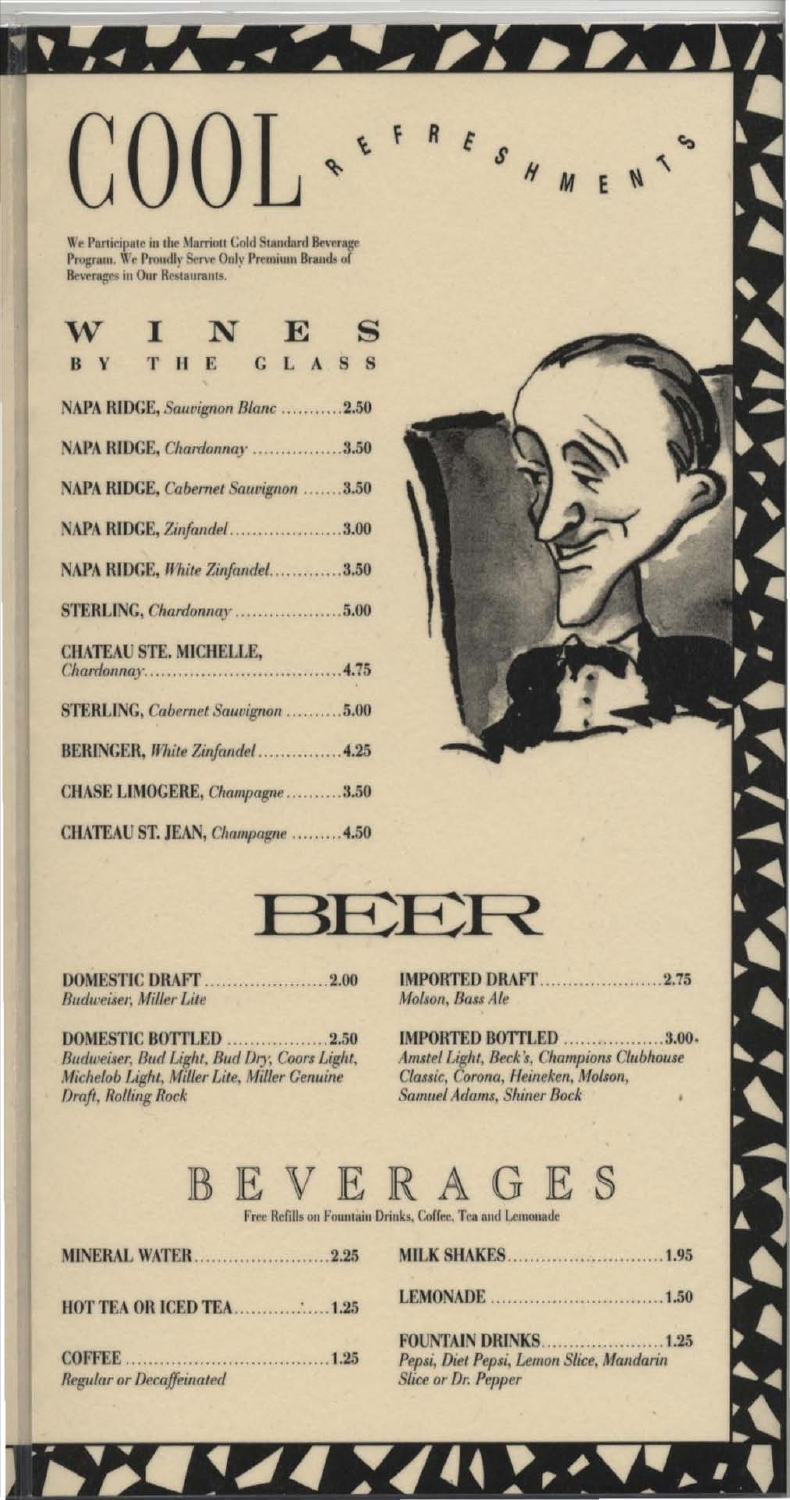

**APPEAL AND A DEALLY AND** 

SOUP AND HALF SANDWICH .............. 4.95 Bowl of Soup Served with Half Portion of the Casablanca Club or Lone Star Deli Sandwich

**CHEESESTEAK SANDWICH...............5.75** Philadelphia-Style, Thin-Sliced Beef Sautéed with Onions and Peppers, Topped with Mozzarella Cheese and Mayonnaise and Served with Longbranch Fries

**CHICKEN SAN FRANCISCO....** . . . . . . . . . . . 6.95 **Grilled Chicken Breast on Grilled Sourdough Bread with Pesto, Plum Tomato and Fresh** Mozzarella, Served with Signature **Fried Onions** 

BACON-CHEESEBURGER ......................5.50 Melted Cheddar Cheese, Bacon, Lettuce and Plum Tomato with Longbranch Fries

**CHICKEN BREAST SANDWICH............5.95** Grilled, Served with Lettuce, Tomato and **Longbranch Fries** 

Prepared the Classic Way and Served with **Longbranch Fries** 



Available for children 12 and under

| <b>LITTLE RASCALS SALAD</b> 1.95                                                                                                                            |
|-------------------------------------------------------------------------------------------------------------------------------------------------------------|
| <b>Cheese Topping</b>                                                                                                                                       |
| <b>CHICKEN FINGERS</b> 1.95<br>With Honey Mustard                                                                                                           |
| <b>HAMBURGER OR CHEESEBURGER  1.95</b><br>Longbranch Fries on the Side                                                                                      |
| PEANUT BUTTER & JELLY1.95<br><b>Sandwich Served with Chips</b>                                                                                              |
| <b>Topped with Tomato Sauce</b><br><b>RELEASED FOR DESIGNATION CONTINUES INTO A REPORT OF A STATISTIC CONTINUES INTO A REPORT OF A STATISTIC CONTINUES.</b> |

All Selections Include Choice of Milk, Soft Drink or Juice

Alty Valladie Kolek

**LONE STAR DELI SANDWICH............ 5.95** Ham, Turkey and Salami on Sourdough Garlic Bread with Jack Cheese, Plum Tomato, Lettuce and a Splash of Balsamic Vinaigrette, **Served with Signature Fried Onions** 

SOUTHWEST BURGER ........................5.50 Roasted Peppers, Jack Cheese, Grilled Red **Onion, Spicy Mustard and Longbranch Fries** 

**VAUDEVILLE VEGGIE SANDWICH ...... 4.95** Grilled Eggplant Topped with Jack Cheese, Spinach, Tomato, Onion and Mustard on Multi-Grain Sourdough with Signature **Fried Onions** 

Fresh Turkey; Ham and Crisp Bacon on Toasted White Bread with Lettuce, Tomato and Mayonnaise, Served with Signature **Fried Onions** 

**HAMBURGER OR CHEESEBURGER...... 4.95** Served with Lettuce, Plum Tomato and **Longbranch Fries** 

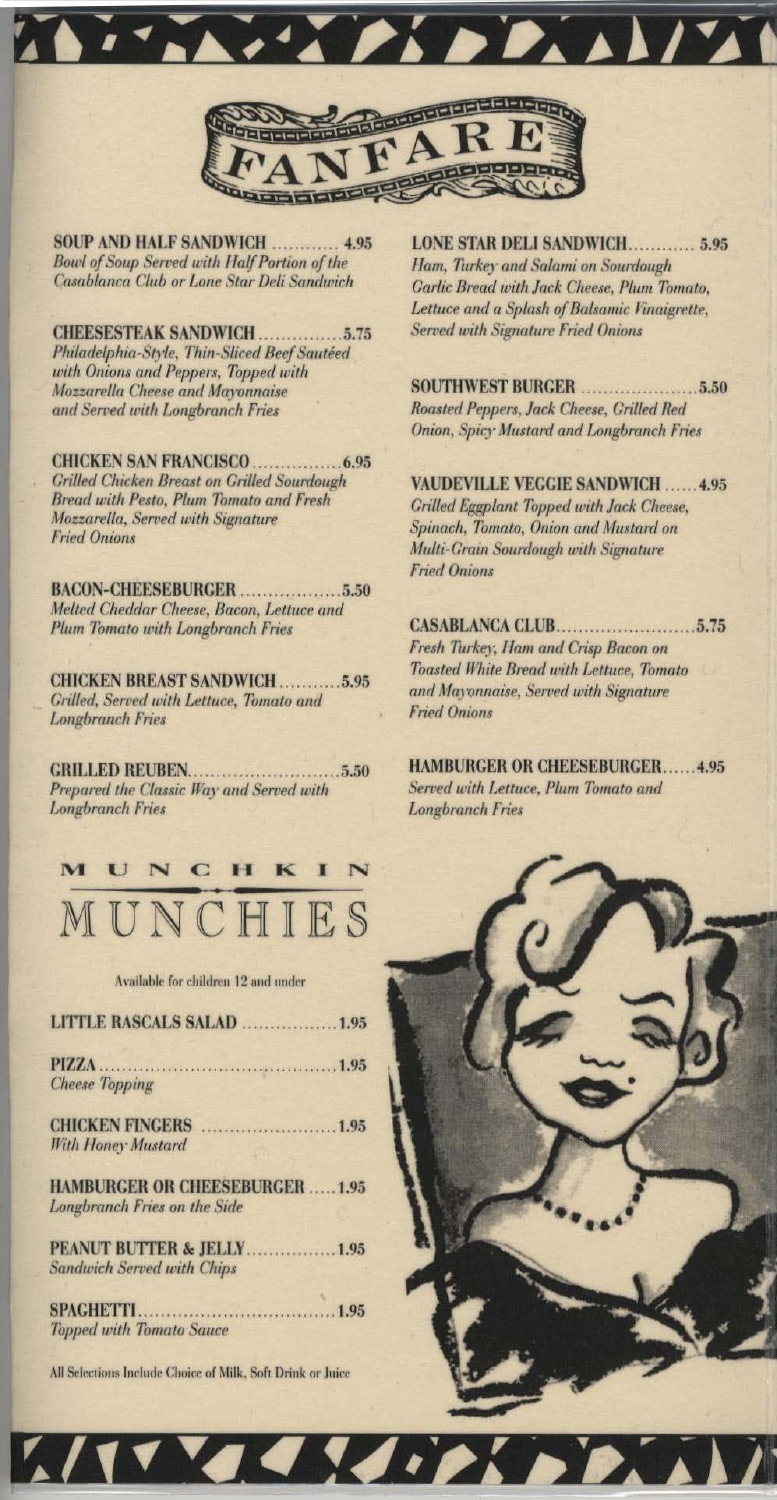

**NATIONAL** 

#### **TORTELLINI & CHICKEN** PRIMAVERA.

8.25 Cheese-Filled Tortellini, Grilled Chicken **Breast and Seasonal Vegetables in a Light Alfredo Sauce** 

**GRILLED SWORDFISH** ............ 13.50 With Roasted Pepper Sauce, a Medley of Fresh Vegetables and Choice of Loaded **Baked Potato or Longbranch Fries** 

**LEMON GARLIC CHICKEN ........... 7.95** Sautéed Breast of Chicken with a<br>Tangy Lemon-Garlic Butter Sauce, Served with a Medley of Fresh Vegetables and Choice of Loaded Baked Potato or **Longbranch Fries** 

PASTA POMMODORO ....................6.95 Penne Pasta Tossed in Tomato Sauce and Topped with Fresh Mozzarella and Basil

**POACHED SALMON FILLET ....... 13.50** Served with Dill Sauce, a Medley of Fresh Vegetables and a Choice of Loaded Baked Potato or Longbranch Fries



Grilled Breast of Chicken Fan-Sliced, then **Surrounded with Stir-Fry Vegetables** 

### **NEW YORK, NEW YORK SIRLOIN** 14.50 **Grilled to Your Preference with Marriott's** Special Steak Sauce, a Medley of Fresh

Vegetables and Choice of Loaded Baked Potato or Longbranch Fries

 $\sim$  0  $\sim$  /1  $\sim$   $\sim$ 

**NAVARIA** 

**BARBECUE BABY BACK RIBS ....... 9.95** Full Rack of Baby Back Ribs Served with Longbranch Fries and Cole Slaw

SEAFOOD AND PASTA ............... 12.50 Linguini Pasta with Shrimp and Scallops, Tossed in Lemon-Herb Sauce

# IT'S A WONDERFUL END

**HOT APPLE PECAN COBBLER..2.95** Topped with Häagen Dazs **Ice Cream** 

**LEMON MOUSSE CAKE...............2.95** 

TIRAMISU.........  $.2.95$ **Light Mascarpone Cheese with** Coffee-Soaked Ladyfingers

**CARROT CAKE** .................2.95

**DOUBLE DEVIL SUNDAE......**  $\ldots$  . 2.95 Nut Brownie Topped with Vanilla Ice Cream, Hot Fudge Sauce and **Whipped Cream** 

**HAAGEN DAZS ICE CREAM ...........1.95**